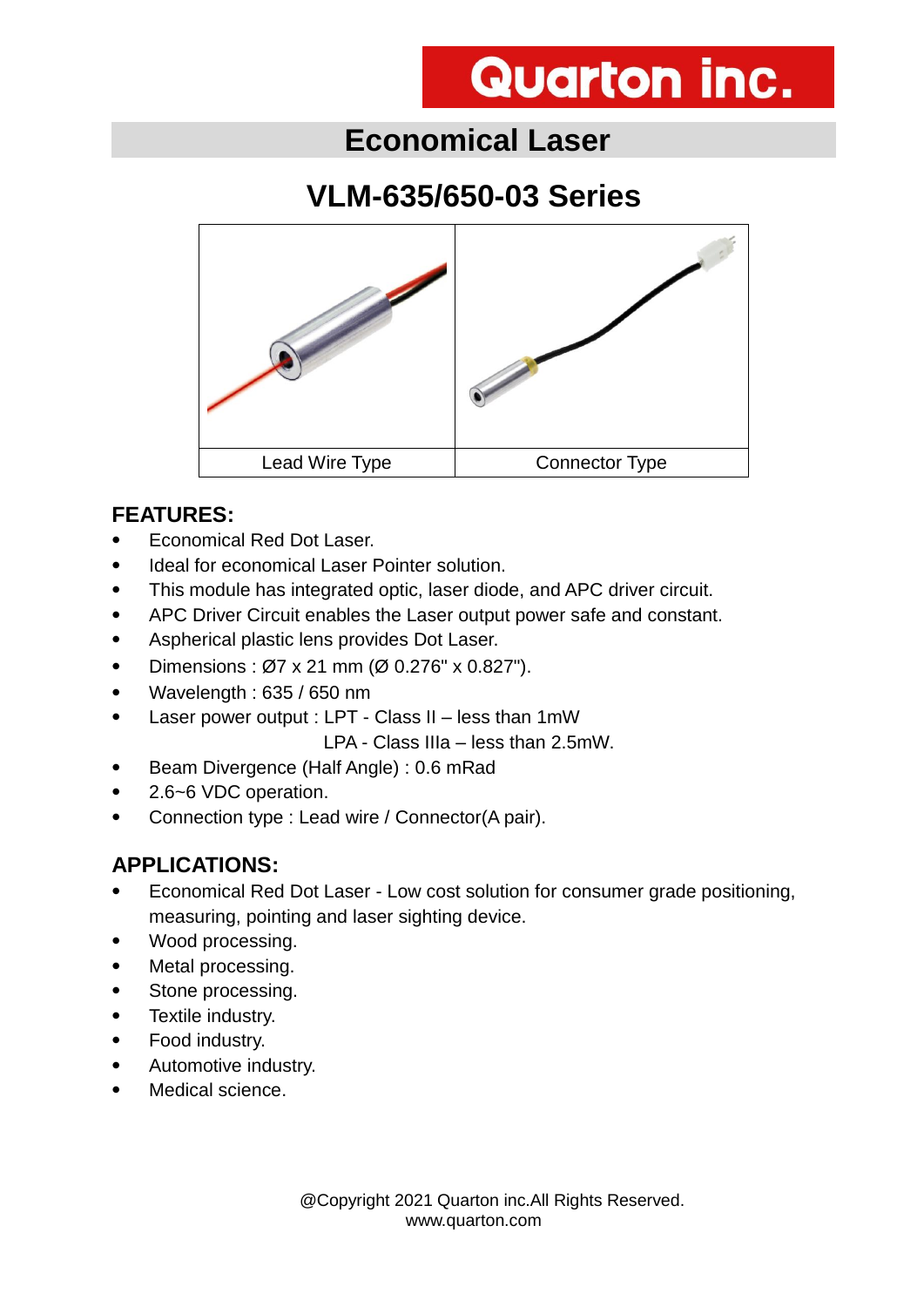### **VLM-635-03 Series**

#### **OUTLINE DIMENSIONS (UNITS: mm)**



#### **SPECIFICATIONS**

| <b>SPECIFICATIONS</b> |                                  | VLM-635-03                    |                                                                   |            |                                                             |
|-----------------------|----------------------------------|-------------------------------|-------------------------------------------------------------------|------------|-------------------------------------------------------------|
|                       |                                  | <b>LPT</b>                    | <b>LPA</b>                                                        | <b>CPT</b> | <b>CPA</b>                                                  |
| 1                     | Dimensions                       | Ø7 x 21 mm (Ø0.276" x 0.827") |                                                                   |            |                                                             |
| 2                     | Operating voltage (Vop)          | $2.6 - 6$ VDC                 |                                                                   |            |                                                             |
| 3                     | Operating current (lop)          |                               | Less than 35mA l Less than 50mA l Less than 35mA l Less than 50mA |            |                                                             |
| $\overline{4}$        | Laser power output               |                               |                                                                   |            | Less than 1mW Less than 2.5mW Less than 1mW Less than 2.5mW |
| 5                     | Laser class                      | Class II                      | Class IIIa                                                        | Class II   | Class IIIa                                                  |
| 6                     | Wavelength at peak emission (λp) | 630~645nm                     |                                                                   |            |                                                             |
| 7                     | Collimating lens                 | Aspherical plastic lens       |                                                                   |            |                                                             |
| 8                     | Output aperture                  | 3mm                           |                                                                   |            |                                                             |
| 9                     | Beam shape                       | <b>Ellipse</b>                |                                                                   |            |                                                             |
|                       | 10 Spot size at 5M               | $4±1$ mm                      |                                                                   |            |                                                             |
| 11                    | Divergence (Half Angle)          | 0.6 mRad                      |                                                                   |            |                                                             |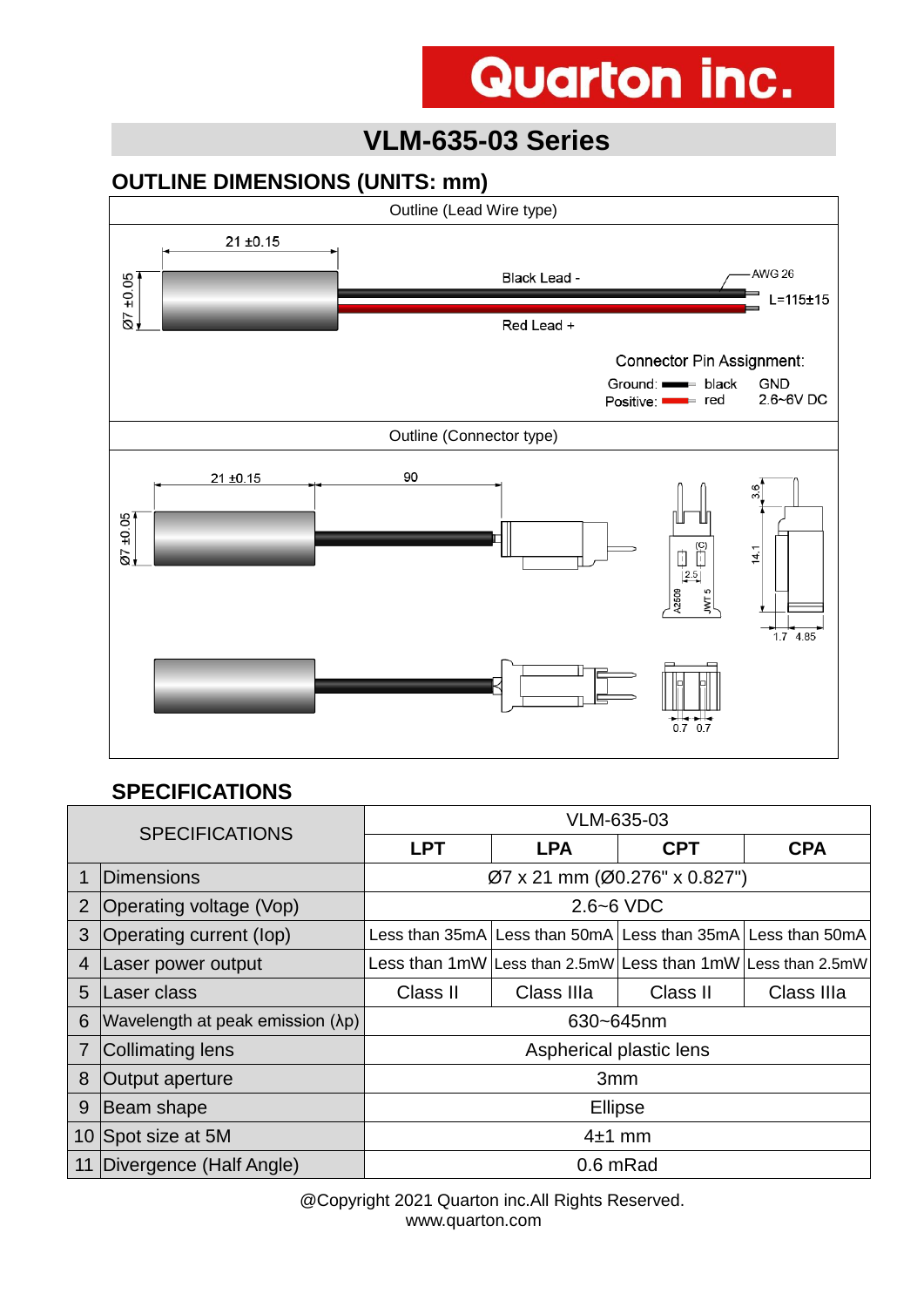### **VLM-635-03 Series**

| 12 Beam alignment                   | Less than $3^\circ$                |  |  |
|-------------------------------------|------------------------------------|--|--|
| 13 Operating temp. range*           | +15°C ~+30°C (Room Temperature)    |  |  |
| 14 Storage temp. range              | $-20^{\circ}$ C ~+65 $^{\circ}$ C  |  |  |
| 15 Housing material                 | <b>Steel</b>                       |  |  |
| 16 Potential housing**              | $VDD(+)$                           |  |  |
| 17 Electrostatic discharge (ESD)    | <b>20KV</b>                        |  |  |
| 18 Moisture sensitivity level (MSL) | Level 1 - acc to JEDEC J-STD-020E. |  |  |
| 19 Connection type                  | 1007-26 AWG<br>2509 connector      |  |  |
| 20 Cable length                     | 115±15mm<br>90±15mm                |  |  |
| 21 Mean time to failure (MTTF) 25°C | 5000hrs                            |  |  |
| 22 Application                      | Economic type                      |  |  |
| 23 Suggestion work distance         | $1 - 10$ meters / $3 - 40$ feet    |  |  |

\* Operation temperature: it means within this temperature range, the laser spot/line will not be affected to change the spot size/line width. It can still work over this range, but the laser spot size or laser line width will be larger.

\*\* Laser module housing is an electrical positive surface, it is imperative that contact between the laser module and the machine be avoided. This is to prevent damage from the machine electrical leakage. Surge protected power supply to the laser module is strongly recommended.

#### **ORDER CODE**

| <b>Order Code</b>     | Wavelength | <b>Laser Power Output</b> | <b>Laser Class</b> | <b>Connection Type</b> |
|-----------------------|------------|---------------------------|--------------------|------------------------|
| <b>VLM-635-03 LPA</b> | 635 nm     | Less than 2.5mW           | Class IIIa         | <b>Lead Wire</b>       |
| <b>VLM-635-03 LPT</b> | 635 nm     | Less than 1mW             | Class II           | <b>Lead Wire</b>       |
| <b>VLM-635-03 CPA</b> | 635 nm     | Less than 2.5mW           | Class IIIa         | Connector              |
| <b>VLM-635-03 CPT</b> | 635 nm     | Less than 1mW             | Class II           | Connector              |

### **SAFETY LABEL**

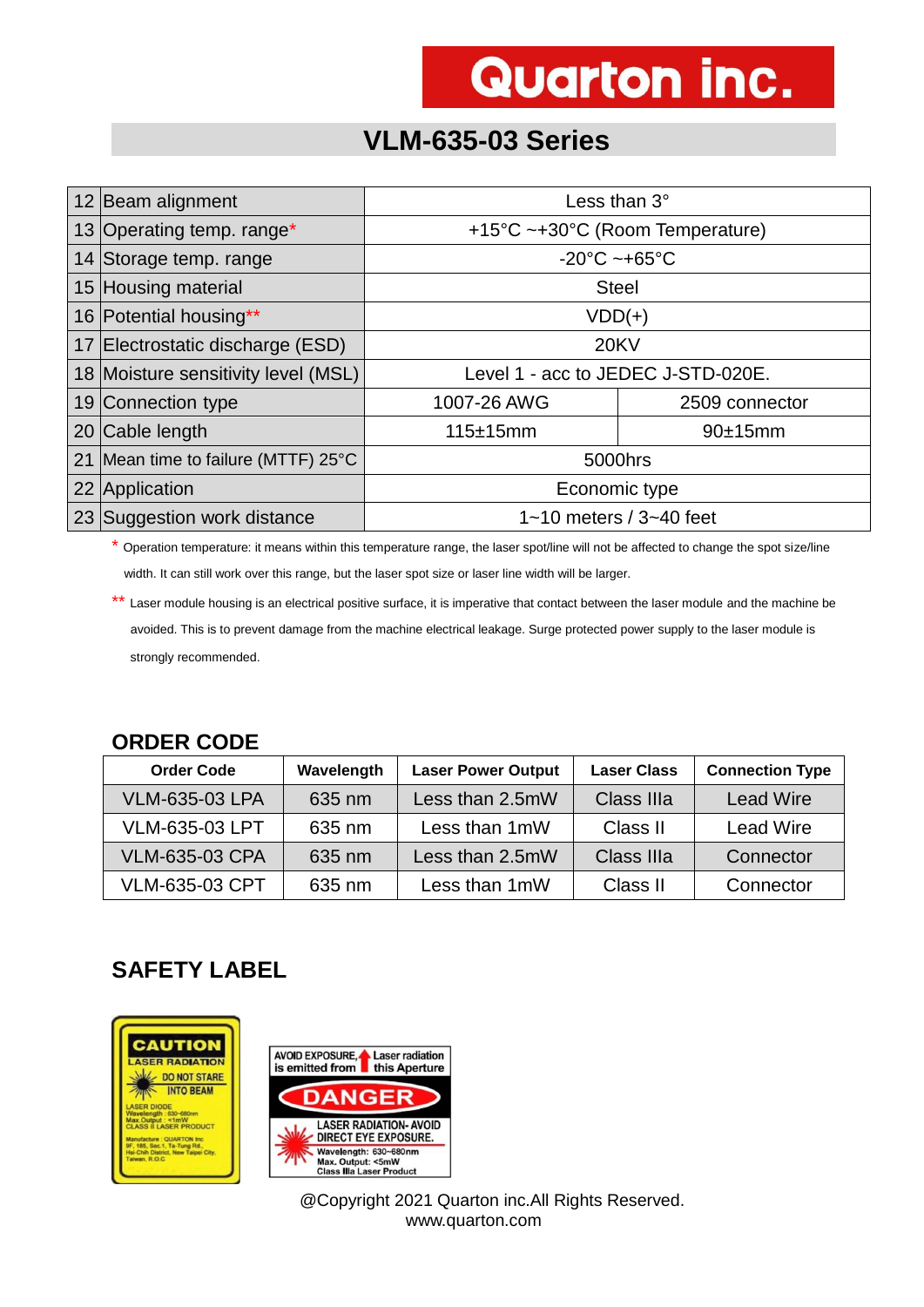## **VLM-650-03 Series**

#### **OUTLINE DIMENSIONS (UNITS: mm)**



#### **SPECIFICATIONS**

| <b>SPECIFICATIONS</b> |                                  | VLM-650-03                    |                                                                   |            |                                                             |
|-----------------------|----------------------------------|-------------------------------|-------------------------------------------------------------------|------------|-------------------------------------------------------------|
|                       |                                  | <b>LPT</b>                    | <b>LPA</b>                                                        | <b>CPT</b> | <b>CPA</b>                                                  |
| 1                     | <b>IDimensions</b>               | Ø7 x 21 mm (Ø0.276" x 0.827") |                                                                   |            |                                                             |
| 2                     | Operating voltage (Vop)          | $2.6 - 6$ VDC                 |                                                                   |            |                                                             |
| 3                     | Operating current (lop)          |                               | Less than 35mA   Less than 50mA   Less than 35mA   Less than 50mA |            |                                                             |
| $\overline{4}$        | Laser power output               |                               |                                                                   |            | Less than 1mW Less than 2.5mW Less than 1mW Less than 2.5mW |
| 5                     | Laser class                      | Class II                      | Class IIIa                                                        | Class II   | Class IIIa                                                  |
| 6                     | Wavelength at peak emission (λp) | 645~665nm                     |                                                                   |            |                                                             |
| 7                     | Collimating lens                 | Aspherical plastic lens       |                                                                   |            |                                                             |
| 8                     | Output aperture                  | 3 <sub>mm</sub>               |                                                                   |            |                                                             |
| 9                     | Beam shape                       | <b>Ellipse</b>                |                                                                   |            |                                                             |
|                       | 10 Spot size at 5M               | $4±1$ mm                      |                                                                   |            |                                                             |
| 11                    | Divergence (Half Angle)          | 0.6 mRad                      |                                                                   |            |                                                             |